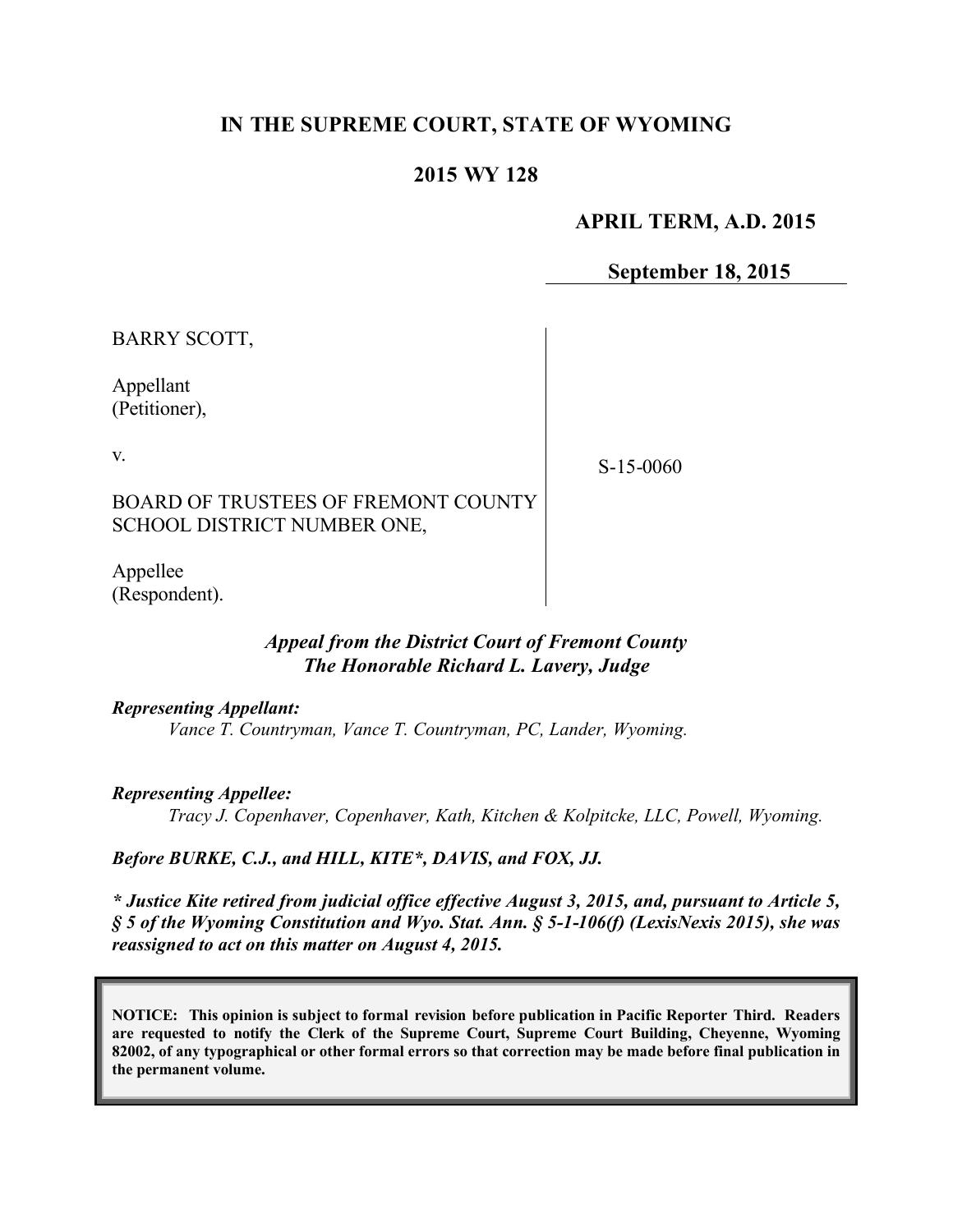## **BURKE, Chief Justice.**

 $\overline{a}$ 

[¶1] Appellant, Barry Scott, challenges the district court's order affirming the decision of the Board of Trustees of Fremont County School District Number One to terminate Mr. Scott's employment. He contends that the Board's decision was untimely and, as a result, the Board lacked subject matter jurisdiction. We affirm.

#### *ISSUE*

[¶2] Mr. Scott presents one issue, which we reword as follows:

Did the Board lose subject matter jurisdiction over this matter when it failed to issue a decision within twenty days after receiving the Hearing Officer's Recommended Findings of Fact and Conclusions of Law, as required by the Board's rules of practice?

## *FACTS*

[¶3] Mr. Scott had been employed for seven years as the school district's activities director. On October 23, 2013, he was arrested and charged with driving while under the influence of alcohol.<sup>1</sup> He admitted to Superintendent Bowman that he had had too much to drink and should not have been driving. He later informed Superintendent Bowman that his blood-alcohol content had been measured at 0.26%, more than three times the legal limit.

[¶4] Mr. Scott had previously been convicted of driving under the influence. When that occurred in 2011, he was suspended without pay for three days, and warned that failure to comply with the law could result in further disciplinary action, including termination of his employment. After Mr. Scott was arrested again in 2013, Superintendent Bowman proposed to the Board that Mr. Scott's employment with the school district be terminated.

[¶5] In accordance with his employment contract and the Board's policies, Mr. Scott requested a hearing. The Board hired an attorney to act as the hearing officer, conduct the hearing, and submit proposed findings of fact, conclusions of law, and a recommended decision. Following the hearing, the hearing officer submitted her recommendation to the Board. She concluded that the Superintendent's proposal was

 $1$  Mr. Scott was not convicted. The charge was dismissed after the circuit court ruled that the officer lacked probable cause to stop Mr. Scott, and suppressed the evidence of his intoxication.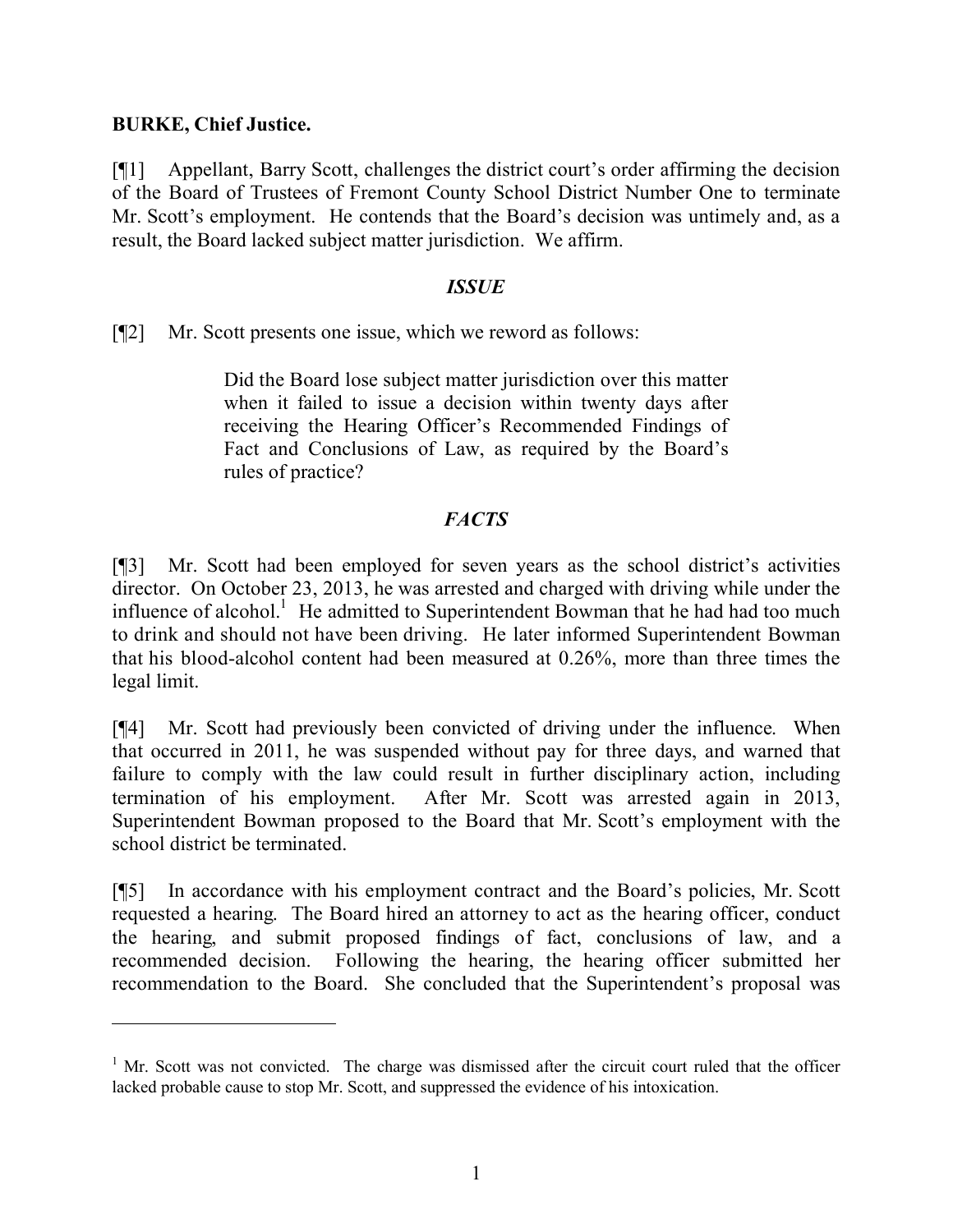supported by substantial evidence and recommended termination of Mr. Scott's employment. The Board adopted the hearing officer's findings and conclusions, and entered a decision terminating Mr. Scott's employment.

[¶6] Mr. Scott petitioned for judicial review. The district court affirmed the Board's decision. Mr. Scott appealed the district court's decision to this Court.

## *STANDARD OF REVIEW*

[¶7] Mr. Scott challenges the Board's subject matter jurisdiction. "The concept of subject matter jurisdiction is applicable equally to courts and administrative agencies. An agency does not have discretion in determining whether or not it has subject matter jurisdiction; subject matter jurisdiction either exists or it does not." *Amoco Production Co. v. Wyoming State Bd. of Equalization*, 7 P.3d 900, 904 (Wyo. 2000) (internal citations omitted). "Whether a court or agency has jurisdiction to decide a particular matter is a question of law, subject to *de novo* review." *Exxon Mobil Corp. v. Wyoming Dep't of Revenue*, 2011 WY 161, ¶ 24, 266 P.3d 944, 951 (Wyo. 2011).

#### *DISCUSSION*

[¶8] The parties agree that the hearing in this matter was governed by the *Rules of Practice Governing Hearings and Contested Cases Before the Board of Trustees of Fremont County School District Number 1 and Procedures to Consider Recommended Findings from an Independent Hearing Officer*. Article III, Section 6(c) of those rules provides that "The decision of the Board to either adopt or reject the recommended Findings of Fact and Recommendation from an independent hearing officer . . . shall be issued in writing within twenty (20) days of receipt of the recommended Findings of Fact and Recommendation." Mr. Scott asserts that the Board failed to comply with the rule because its decision was made twenty-one days after receipt of the hearing officer's recommendation. Because the Board failed to take action within the time set by the rule, Mr. Scott contends that the Board lost subject matter jurisdiction to decide the case.

[¶9] The hearing in this matter was held on February 11, 2014. On March 20, 2014, the hearing officer sent her recommended findings and conclusions as an e-mail attachment to the two attorneys who had participated in the hearing. She mailed copies to Board members on the same date. On April 10, 2014, the Board entered its decision.

[¶10] The crux of Mr. Scott's argument is that the attorney who represented the Superintendent at the hearing also was acting as general counsel for the Board. Based on principles of agency, and citing *Stricker v. Frauendienst*, 669 P.2d 520, 522 (Wyo. 1983), Mr. Scott contends that receipt of the e-mailed recommendation by its counsel on March 20, 2014, constitutes constructive receipt by the Board. If the Board received the hearing officer's recommendation on March 20, 2014, its decision was untimely because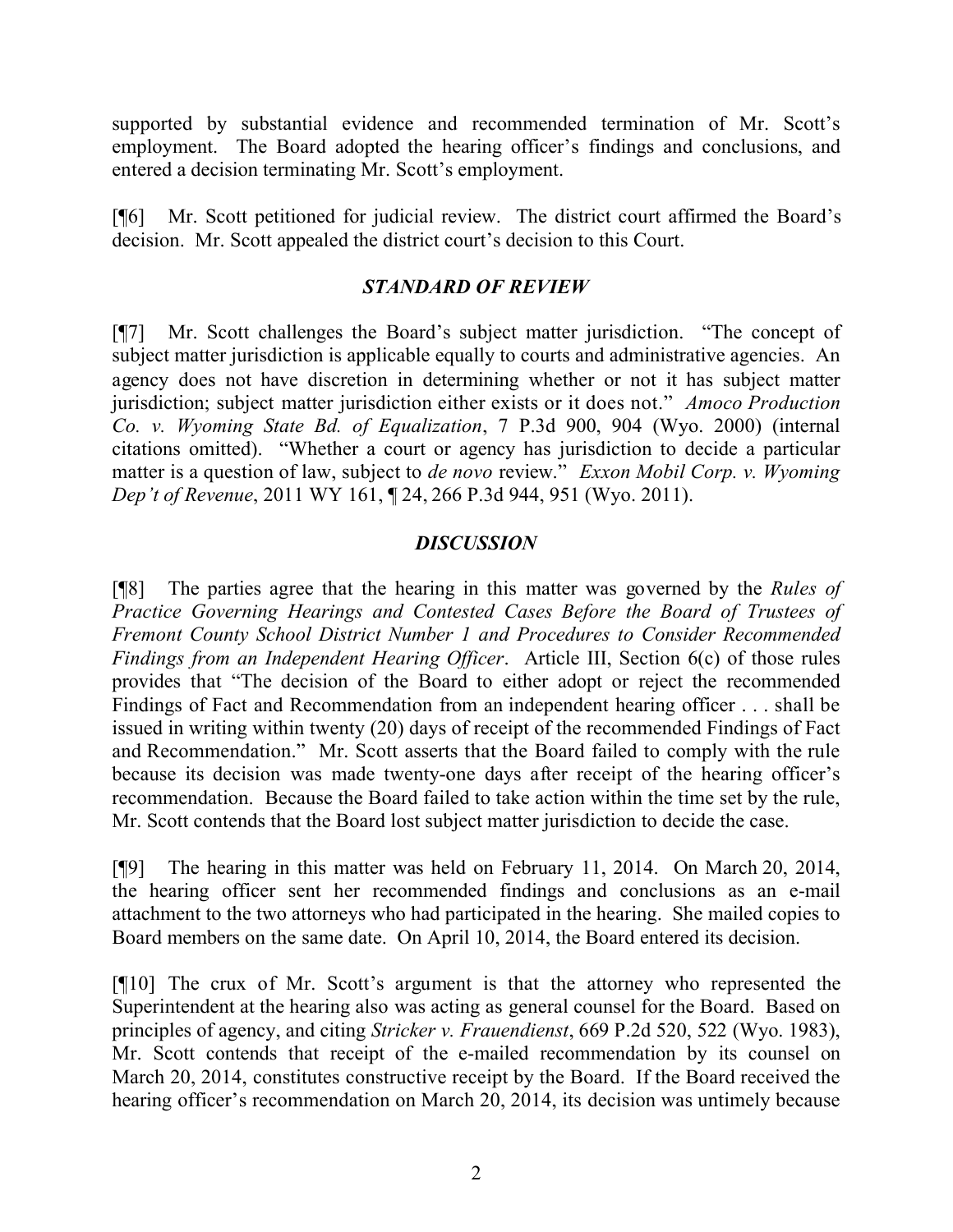it occurred twenty-one days after receipt of the recommendation.

[¶11] The Board disagrees with Mr. Scott's assertion that the attorney who represented the Superintendent at the hearing was also acting as counsel for the Board with respect to that hearing. The Board contends that it did not receive the hearing officer's recommendation until its members received it in the mail. The hearing officer mailed her recommendation on March 20, 2014, which was a Thursday, and the Board asserts that its members could not have received the recommendation earlier than Monday, March 24, 2014. On this basis, the Board maintains that it took action on the recommendation within the twenty-day deadline set by its rules.

[¶12] It is unnecessary for us to resolve this dispute. Even if the decision was untimely, the Board did not lose jurisdiction. We have previously addressed a similar issue. In *JA v. State (In re DSB)*, 2008 WY 15, 176 P.3d 633 (Wyo. 2008), the Department of Family Services filed a petition in juvenile court alleging child neglect. Wyo. Stat. Ann. § 14-3- 426(b) (LexisNexis 2007) provided that "In no case shall the court hold the adjudicatory hearing more than ninety (90) days after the date the petition is filed." The hearing was held 105 days after the petition was filed. Mother claimed that "the failure of the juvenile court to hold an adjudicatory hearing within 90 days of the filing of the original petition resulted in a loss of subject matter jurisdiction over the entire neglect matter." *DSB*, ¶ 16, 176 P.3d at 637. We rejected her claim:

> Unfortunately, the statutes do not include a statement of the appropriate remedy for failing to follow the statutory deadline. [The case of *DB v. State of Wyo., Dep't of Family Services*, 860 P.2d 1140 (Wyo. 1993)] involved a prior statute which stated that, if the allegations of the petition were denied, the juvenile court was required to "set" an adjudicatory hearing within "a time not to exceed sixty (60) days." *DB*, 860 P.2d at 1148. In response to the appellant's claim that the juvenile court had lost subject matter jurisdiction over the neglect proceeding by failing to meet the statutory deadline, we stated that an unequivocal expression from the legislature is required before a juvenile court loses subject matter jurisdiction over a neglect action for a violation of the statutory language and that no such unequivocal expression was included in the statutes in effect at that time. *Id.* at 1149.

> Likewise, §§ 14-3-409 and 14-3-426 do not state that the failure to hold an adjudicatory hearing within 90 days results in a loss of subject matter jurisdiction over the alleged incident of neglect; nor, do they state that the action cannot be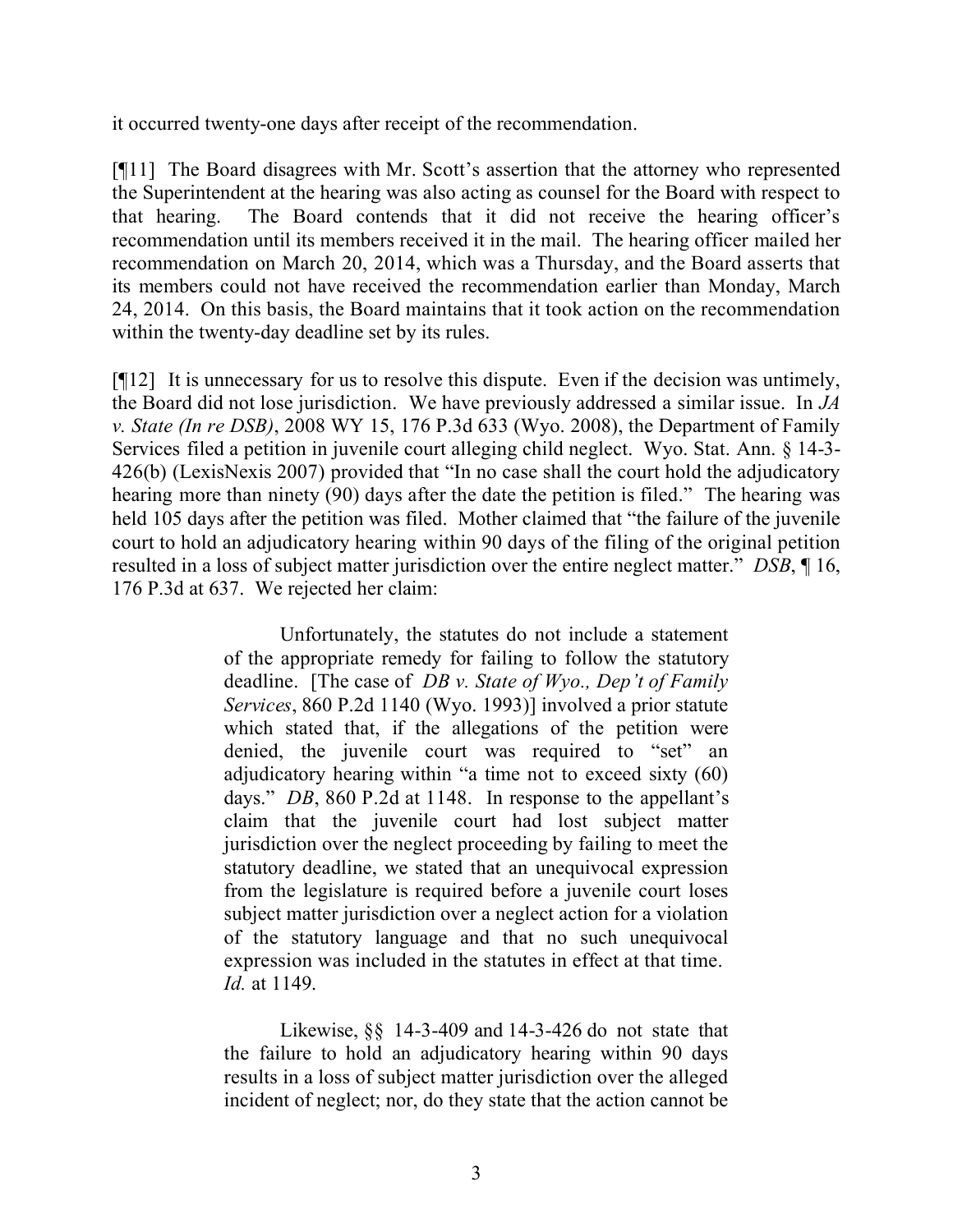dismissed without prejudice and re-filed. Thus, there is no unequivocal language in the relevant statutes stating that the juvenile court loses subject matter jurisdiction to consider the alleged neglect, such that a dismissal with prejudice is required, when the statutory deadline is violated.

*DSB*, **[14** 19-20, 176 P.3d at 638. We concluded that the juvenile court's untimely action did not deprive it of subject matter jurisdiction. We explained that

> the proper remedy for the juvenile court's failure to set a timely hearing is "a motion to the juvenile court for a prompt hearing" and, if such a motion is not acted upon in a timely fashion by the juvenile court, a "petition for a writ of habeas corpus may be filed in this court seeking release of the minor."

*Id*., ¶ 24, 176 P.3d at 638-39 (quoting *DB*, 860 P.2d at 1150).

[¶13] Although *DSB* involved juvenile court jurisdiction and statutory deadlines, the concept is easily transferred to the issues presented in this case. The Wyoming Administrative Procedure Act states that a person "aggrieved or adversely affected in fact by . . . agency action or inaction" is entitled to judicial review. Wyo. Stat. Ann. § 16-3- 114(a) (LexisNexis 2015). It expressly provides that the reviewing court shall "Compel agency action unlawfully withheld or unreasonably delayed." *Id*., § 16-3-114(c)(i). Thus, when an agency fails to comply with a deadline or other time limit, the aggrieved party may file a motion asking the agency for prompt action. If that motion fails, the aggrieved party may seek judicial review to compel the unlawfully withheld action. However, when an agency misses a statutory or regulatory deadline for taking action that does not result in a loss of subject matter jurisdiction unless that result is unequivocally specified in the applicable statute or regulation.

[¶14] There are a number of federal cases supporting this conclusion. For example, in *Kemira Fibres Oy v. United States*, 61 F.3d 866, 871 (Fed. Cir. 1995), the court cited "a line of Supreme Court cases" holding that "even in the face of a statutory timing directive, when a statute does not specify the consequences of non-compliance, courts should not assume that Congress intended that the agency lose its power to act." In *Central States Enterprises, Inc. v. Interstate Commerce Com.*, 780 F.2d 664, 673 (7th Cir. 1985), the court noted "that an administrative agency's failure to act timely does not necessarily strip it of jurisdiction to act where the underlying jurisdictional statutes [fail] to set forth a sanction for failure to comply with the statute's time table."

[¶15] In this case, the Board's rules of practice establish a twenty-day time limit for the Board to adopt or reject the hearing officer's recommendation. However, the rules do not